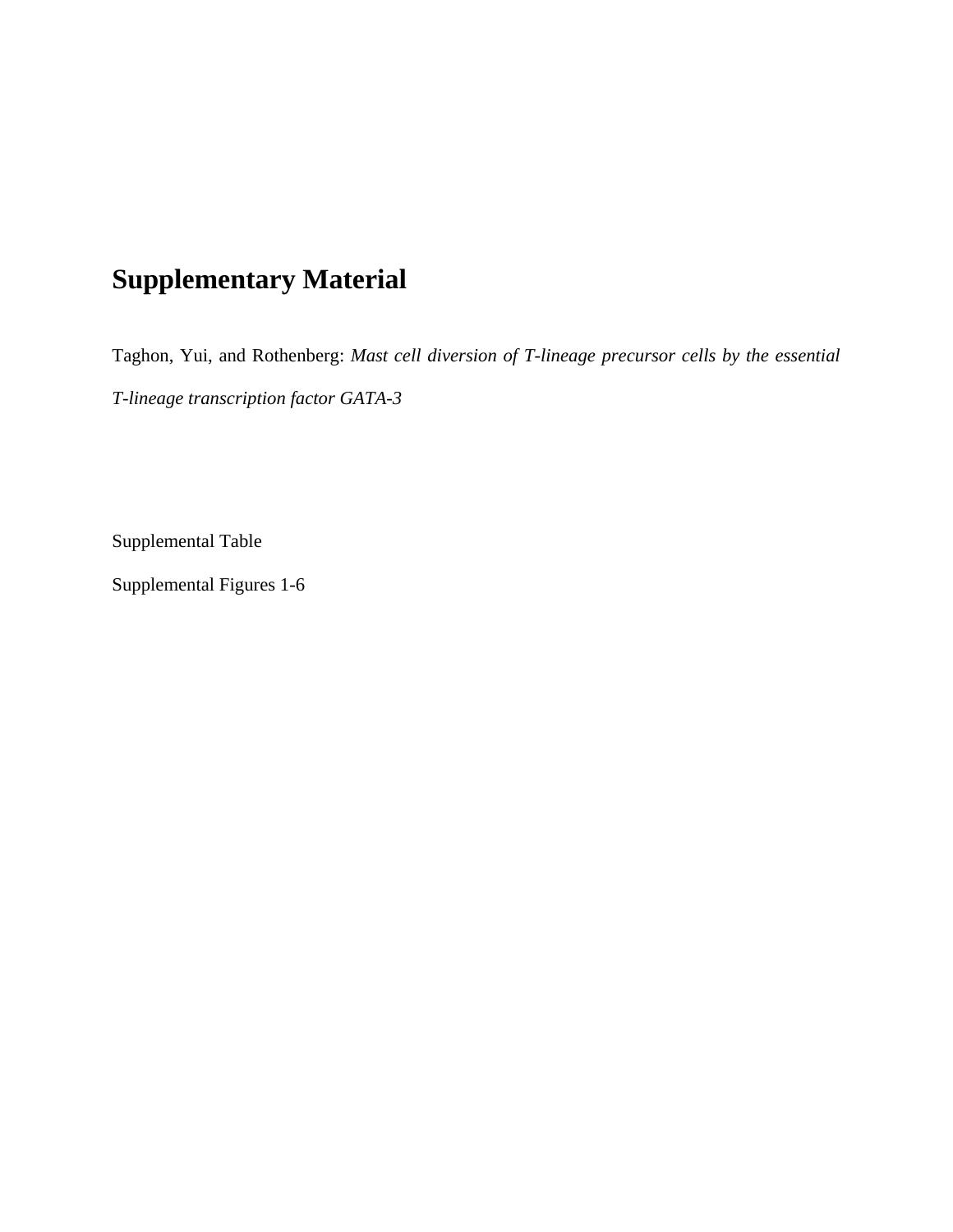Supplemental Table 1: New primer sequences for RT-QPCR

| Gene                  | <b>Forward Seq.</b>           | <b>Reverse Seq.</b>           |
|-----------------------|-------------------------------|-------------------------------|
| $\beta$ -actin        | <b>ACACCCGCCACCAGTTC</b>      | <b>TACAGCCCGGGGAGCAT</b>      |
| Bcl11b                | GGGCGATGCCAGAATAGAT           | <b>GGTAGCCTCCACATGGTCAG</b>   |
| CPA <sub>3</sub>      | <b>GACCATCCAGTCAACCTTGG</b>   | <b>CTGCCTGCGATTTCATCTTT</b>   |
| EPO-R                 | <b>CTGTTGCTGACGGTTCTGG</b>    | AGCAGCCACAGCTGGAAGT           |
| Gata <sub>3</sub> all | <b>CCTGCGGACTCTACCATAAAA</b>  | <b>GTGGTGGTGGTCTGACAGTTC</b>  |
| Hemoglobin-b1         |                               |                               |
| $(Hbb-b1)$            | <b>ATGGCCTGAATCACTTGGAC</b>   | <b>ACGATCATATTGCCCAGGAG</b>   |
| Hes1                  | <b>CCAAGCTAGAGAAGGCAGACA</b>  | CGGTATTTCCCCAACACG            |
| Mitf                  | CCCCAAGTCAAATGATCCAG          | <b>CCTTAGCTCGTTGCTGTTCC</b>   |
| Perforin              | CCAATTTTGCAGCTGAGAAGAC        | CGCCTTTTTGAAGTCAAGGTG         |
| Sox4                  | <b>TCAAGGACAGCGACAAGATTC</b>  | <b>GCCGGTACTTGTAGTCAGGGTA</b> |
| TPO-R/c-mpl           | <b>CTGCTAAAGTGGCAATTTCCTG</b> | GACTTAGGGCTGCAGTGTCTCT        |
| Tryptase/Mcpt6        | <b>GGAGGACATGAGGCTTCTGA</b>   | <b>GGGCTTTTGATGTGCGGT</b>     |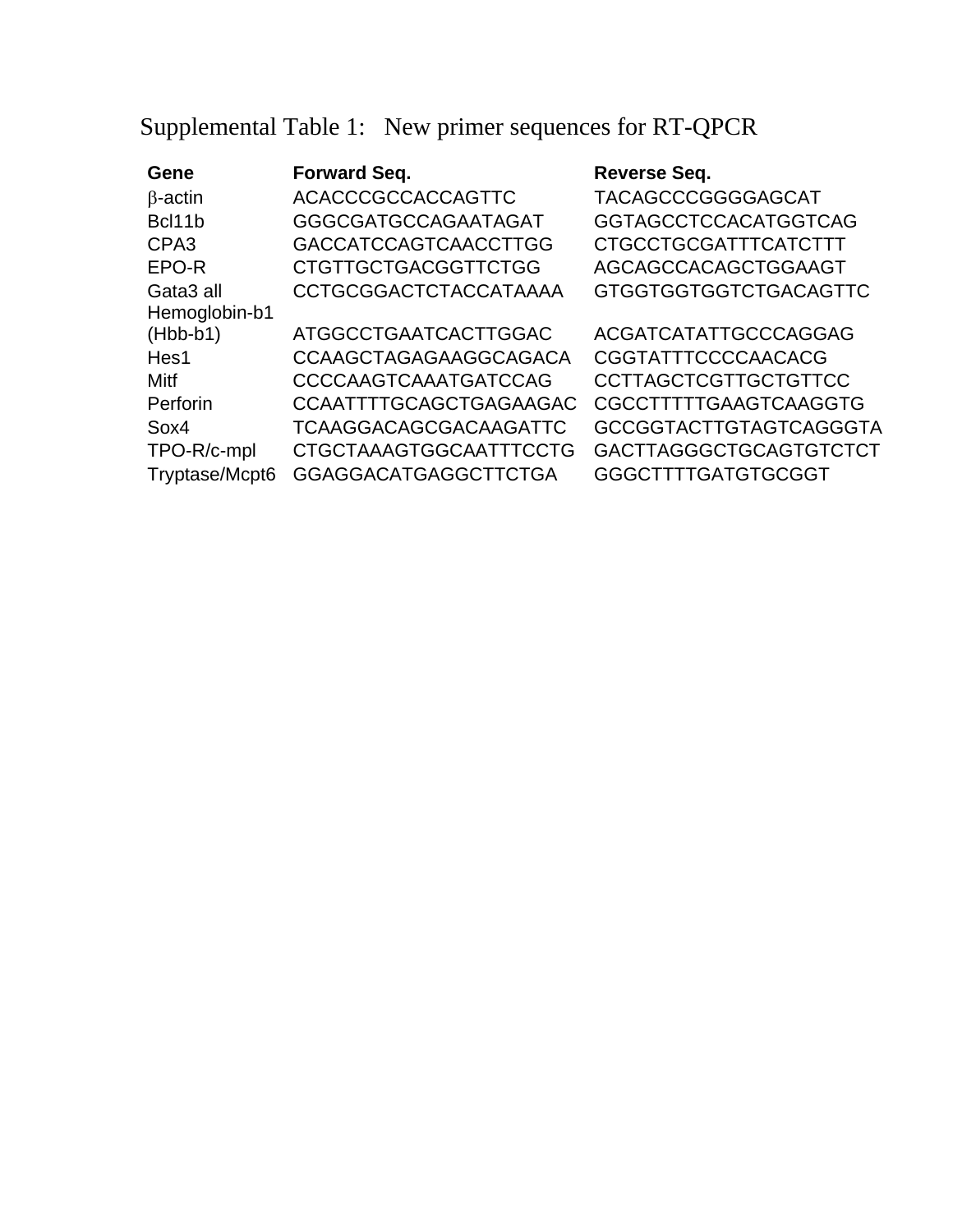## **Inhibition of T-cell lineage specification of prethymic precursors by forced expression of GATA-3.**

Transduction of wild-type BDF1 LSK cells or LEPs with GATA-3 (GATA-3) fails to induce CD25<sup>+</sup>Thy-1<sup>+</sup> T-lineage specified cells in the absence of Notch signaling (OP9-control cultures), and inhibits the generation of  $CD25<sup>+</sup> DN2$  and DN3 cells in the presence of Notch signaling (OP9-DL1 cultures) as compared to empty vector control transductants (LZRS). This block is independent of the absence (this figure) or presence (Fig. 1) of constitutive expression of a Bcl2 transgene. Cultures were analyzed by flow cytometry after 5 days of OP9-control and 5 days of OP9-DL1 coculture with markers as indicated.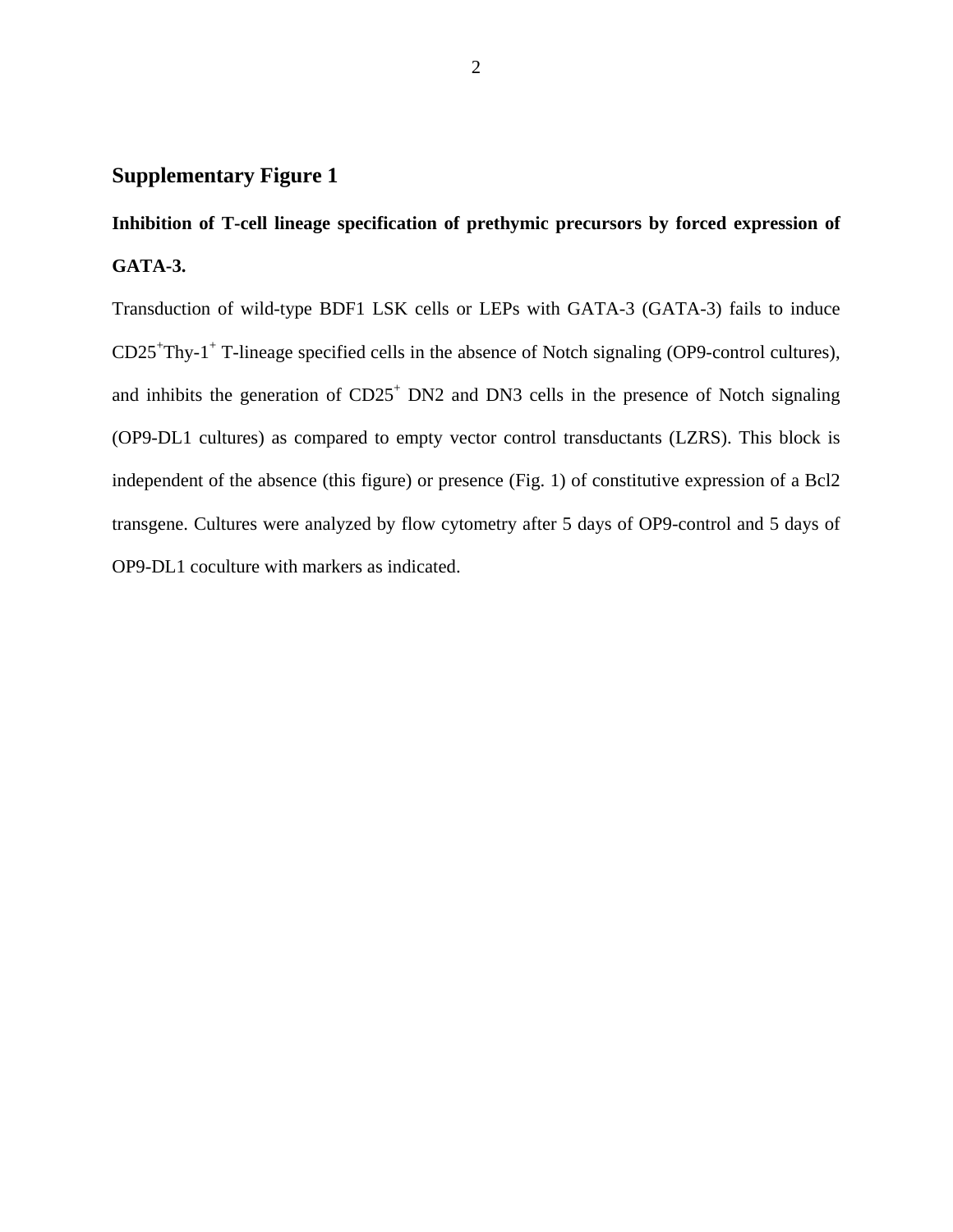

OP9-control OP9-DL1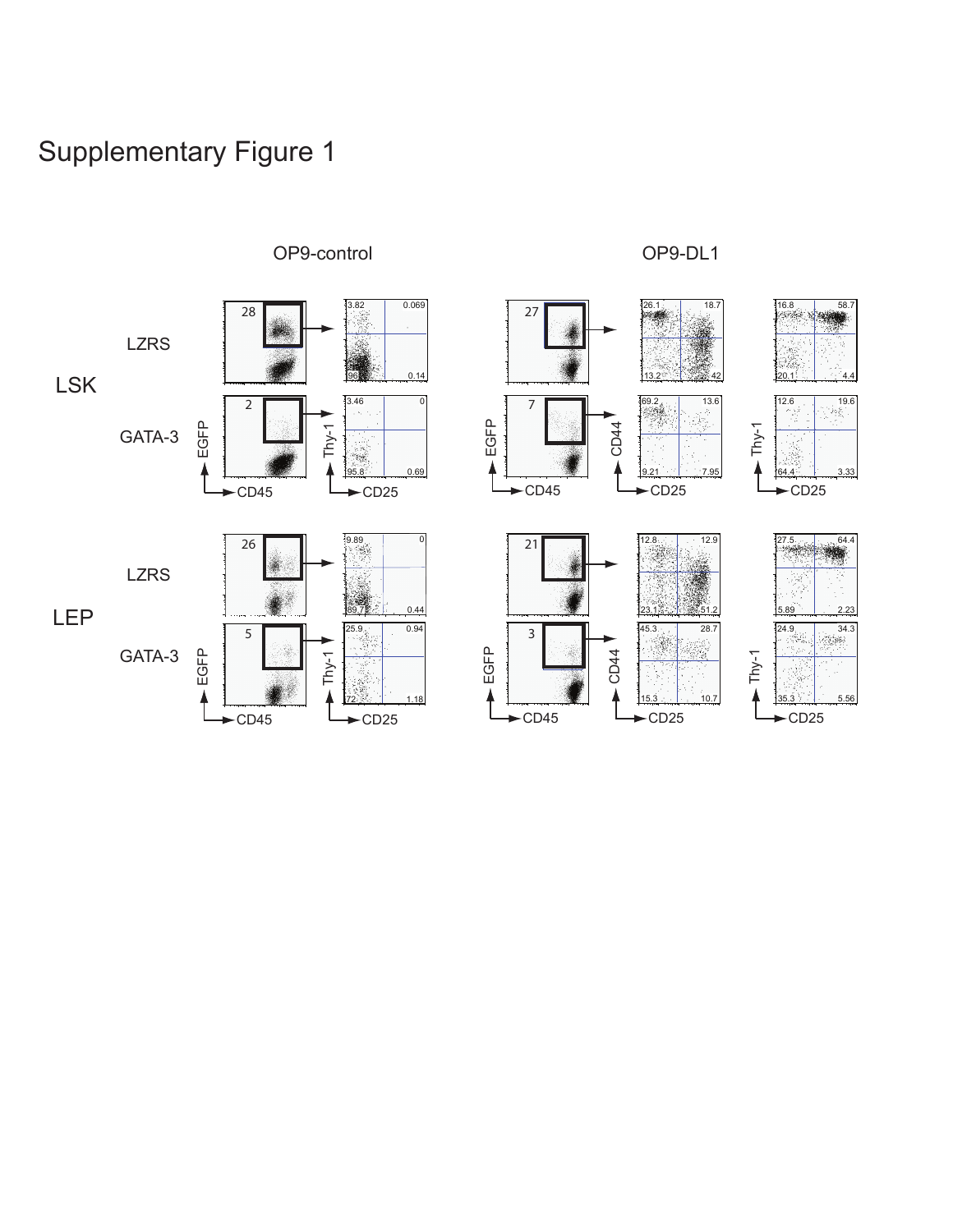## **Stage-specific proliferative and differentiative effects of GATA-3 and GATA-2: T-lineage inhibition but not mast-cell differentiation depends on the KRR motif.**

Comparison of effects of transduction with GATA-3, GATA-2, and the KRR mutant of GATA-3. Bcl2-tg thymocytes were infected overnight and then transferred to OP9-control and OP9-DL1 stromal cells. Cultures were analyzed after 6 days on OP9-control and 5 days on OP9-DL1 by flow cytometry with the indicated markers. On OP9-control stroma (left panels), GATA-3- KRRm and GATA-2, like GATA-3, redirect fetal thymocytes to generate a population of  $c$ -Kit<sup>++</sup> thymocytes on OP9-control stromal cells (lower left). However, on OP9-DL1 stroma (right panels), GATA-3-KRRm allows better T-cell survival (top panels, GFP+ CD45+ cell recovery) and better T-lineage differentiative progression (more CD44<sup>-</sup> CD25<sup>-</sup> DN4 cells, second row; more CD4<sup>+</sup> CD8<sup>+</sup> DP cells, bottom row) than wild-type GATA-3 or GATA-2. Wildtype GATA-3 and GATA-2 inhibit viability less with these Bcl2-transgenic cells than with normal, nontransgenic thymocytes, but these samples provide enough viable cells to provide a better comparison of differentiative effects.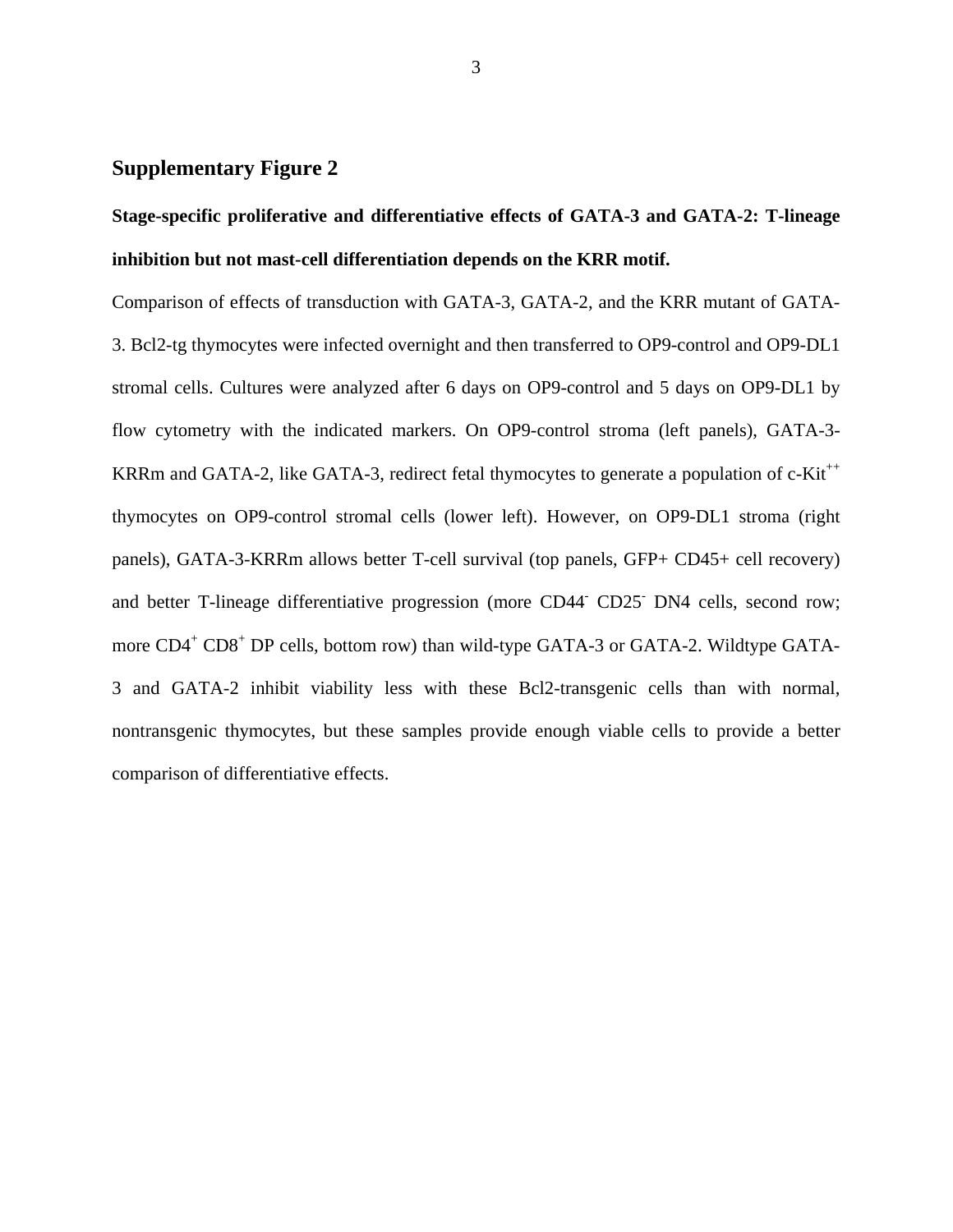*Bcl2-tg fetal thymocytes* **OP9-control OP9-DL1** LZRS GATA-3 GATA-3-KRRm GATA-2 LZRS GATA-3 GATA-3-KRRm GATA-2D45 D45 30.9 1 1 49.5 1 3 49.5 1 48.8 30.4 | 1 11.1 | 1 23.4 | 1 11.9  $\circ$  $\circ$ EGFP Y EGFP 86.4 11.3 87.7 8.29 82.8 13.9 91.2 7.77 8.95 10.3 38.5 and the 16.9 18.2 6.85 48.6 11.8 D44 D44 ŋ  $\circ$  $\circ$ 0.95 0.031 0.57  $0.038$ A 3.97 0 41.5 39.2 28.7 15.9 50.5 24.4 28.5 **11** 11  $-CD25$  $-CD25$ 41.7 54.5 53.5 12.8 12.6 7.38  $14.2$  5.14  $16.4$  5.27  $32.5$  19.8 26.5 27.5 49.3 34  $\blacktriangleright$  Thy1 Thy1  $68.9$  9.39  $\ddagger$ 61.6 19.1 2.95 0.83 10.9 5.87 63.8 16.2  $29.4$  4.2 14.2 36.7 11  $\blacktriangleright$ CD25  $\sim$ CD25 11.6 11.7 71.9 20.7  $75.1$   $\frac{1}{2}$  19.8 6.15 33.2 1.73 3.93 73.4 23.4 4.34 5.69 13 10.9 ya, c-Kit  $_{\scriptscriptstyle \mathsf{2}}^{\scriptscriptstyle \mathsf{8}}$ S.  $\circ$ 2.76 0.43 0.79 53.1 7.47 92.4 1.89 143.7 33. 5.34 1.99 86.2 3.75 71.9 4.15  $-CD27$ CD4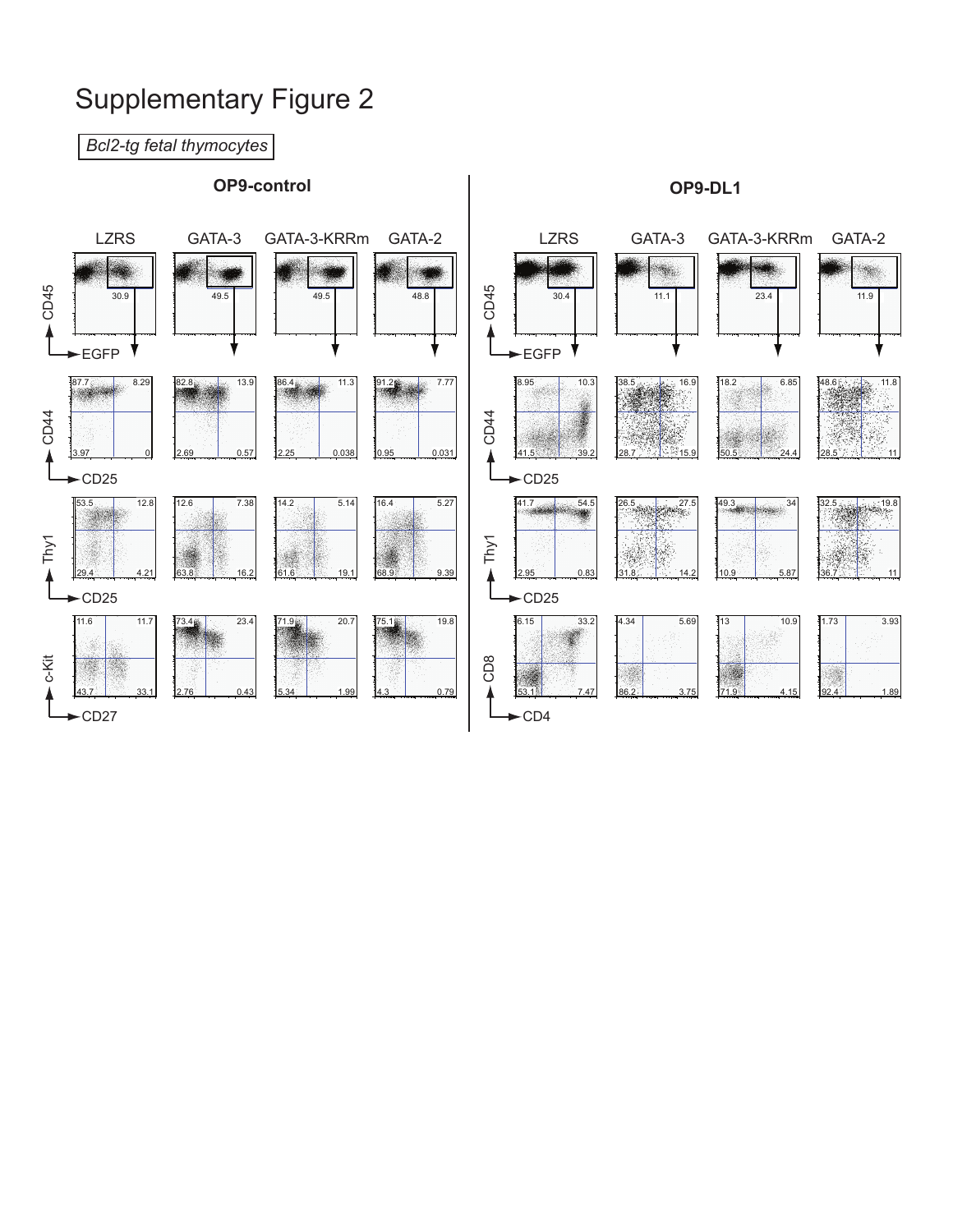## **Additional quantitative real-time RT-PCR analysis of sorted fetal thymocytes at an early timepoint after transduction with LZRS, GATA-3 or GATA-3-KRRm.**

Samples are the same as those used for Fig. 4b, along with samples transduced in parallel with GATA-3-KRRm. Cells were sorted as  $GFP<sup>+</sup> CD45<sup>+</sup>$  after overnight infection and 1 day of coculture with OP9-control or OP9-DL1 (~40 hr overall). Expression levels for all genes are presented in units relative to β-actin. Data shown are the averages of 4 samples derived from two different culture conditions in two independent experiments (examples shown in Supplementary Fig. 4), with error bars indicating standard deviations. Note the selectivity of the gene expression effects and the general independence of GATA-3 and DL1-dependent effects. Also note that KRRm is as potent as wildtype GATA-3 in most positive regulatory effects, but tends to differ by showing weaker repression of pro-T cell genes, consistent with its milder impact on T-cell development.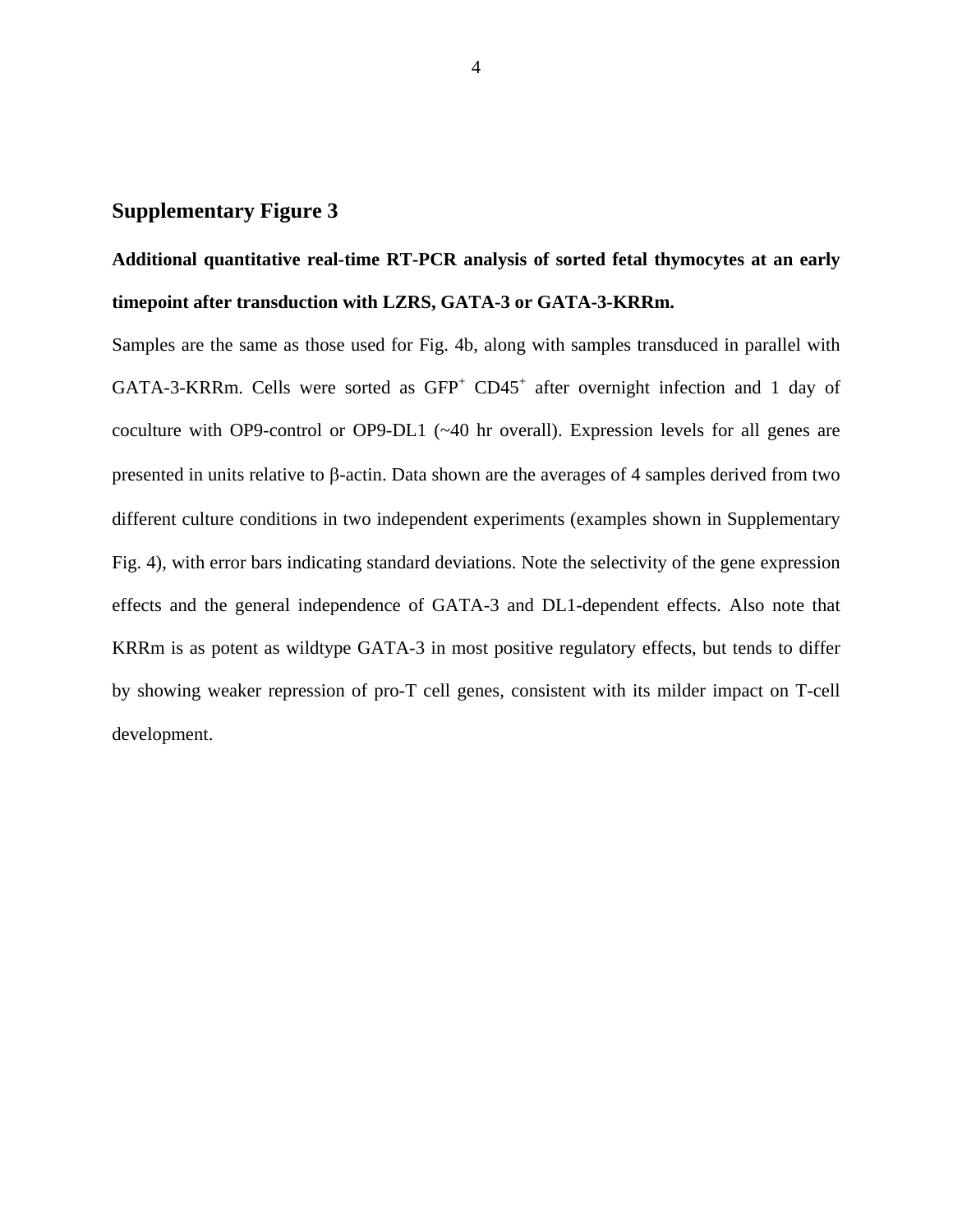### Q-PCR ANALYSIS OF 40 H SORTED CELLS FROM OP9 CO-CULTURE

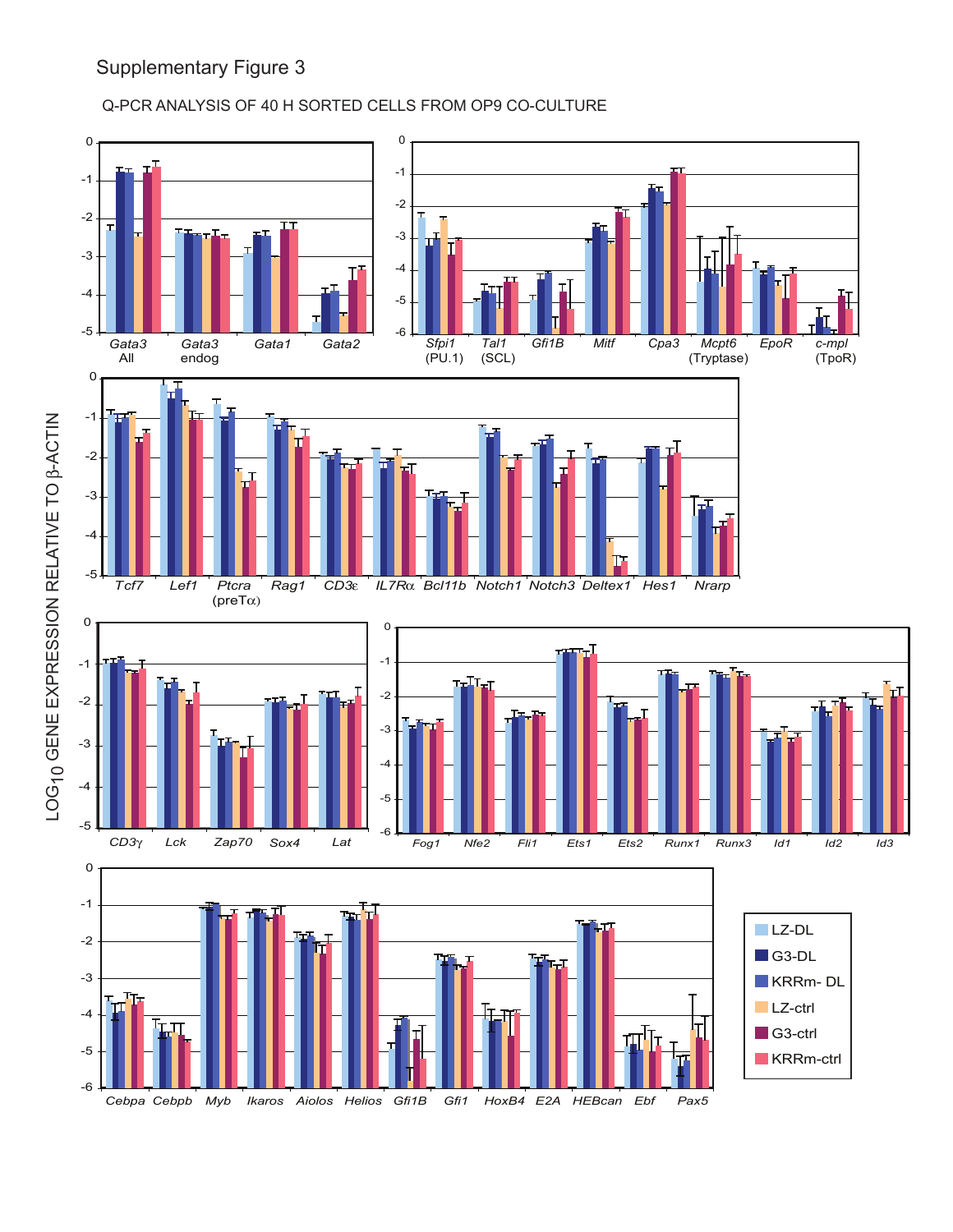## **Early effects of GATA-3 and Notch-signals on Notch-responsive genes and mast-cell genes, in the presence and absence of SCF.**

Quantitative real-time RT-PCR analysis of sorted thymocytes transduced with LZRS (red), GATA-3 (green) or GATA-3-KRRm (blue), sorted as  $GFP<sup>+</sup> CD45<sup>+</sup>$  after overnight infection and 1 day of coculture on OP9-control or OP9-DL1. Individual sample measurements are shown for two representative mast-cell genes, *Gata1* and *Mitf*, and four Notch-responsive genes, *Notch1, Deltex1, Nrarp,* and *Hes1*, in the four samples that are averaged to generate the data in Fig. 4b and SFig. 3. Results from two independent experiments are shown. Cultures were set up for each vector/OP9 combination with 5 ng/ml IL7 plus either 5 ng/ml Flt3L or 5 ng/ml SCF, as indicated. cDNA from unmanipulated bone marrow cells (BM), bone marrow cultured mast cells (BMMC), and fetal thymocytes (F Thy) are shown for reference (black bars). Expression levels for all genes are presented in units relative to β-actin using the ∆Ct method as in Fig. 4c and SFigs.3 and 5. Data shown for each cDNA sample is the average of three replicate PCR samples. Note the lack of any systematic difference between samples cultured with  $F1t3L + IL-7$  and those cultured with  $SCF + IL-7$  at this time point. Results show that GATA-3 overexpression has distinct effects on different Notch target genes, ranging from repressive effects on *Deltex1* to stimulatory effects on *Hes1*.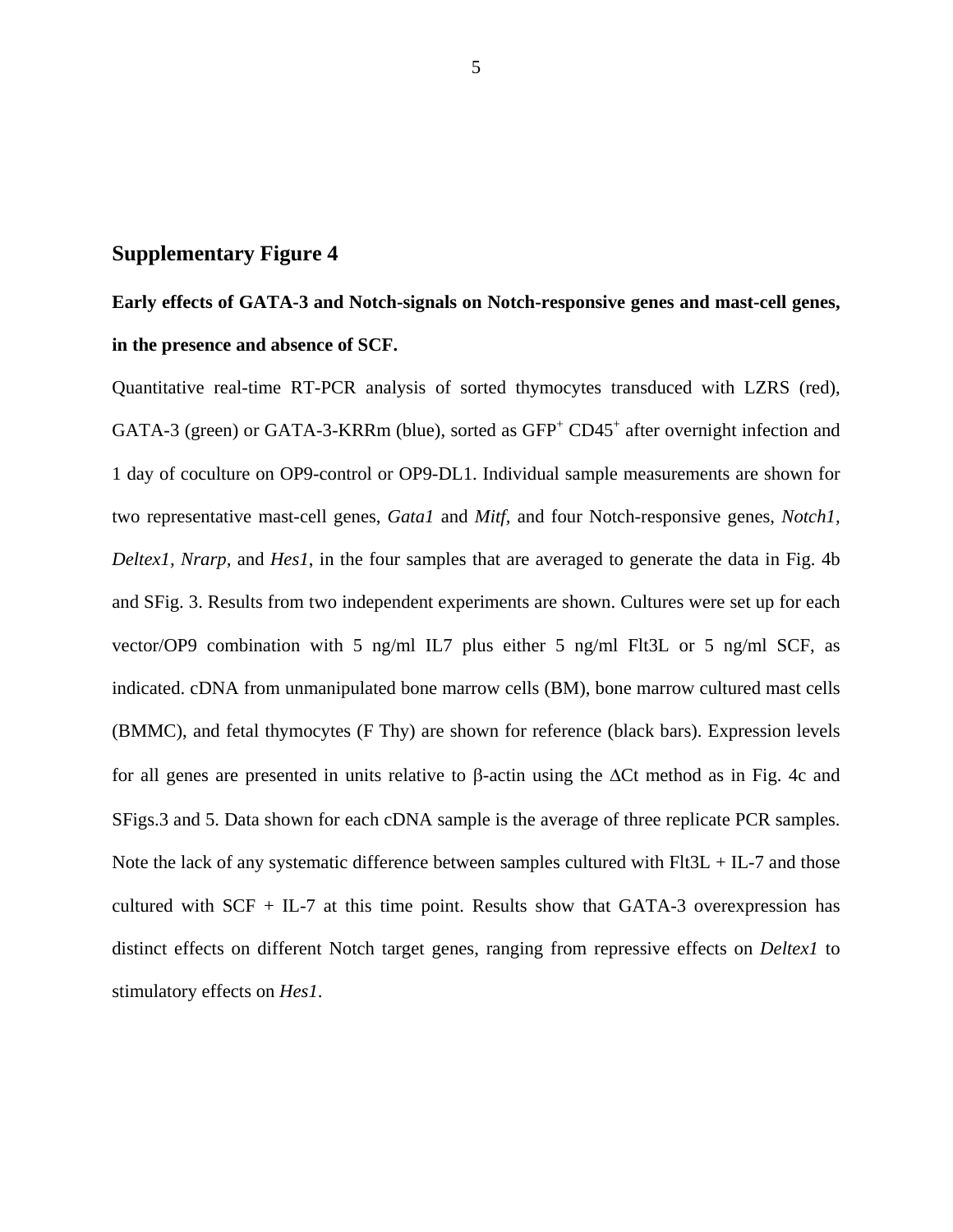## SUPPLEMENTARY FIGURE 4



No Trmt KRR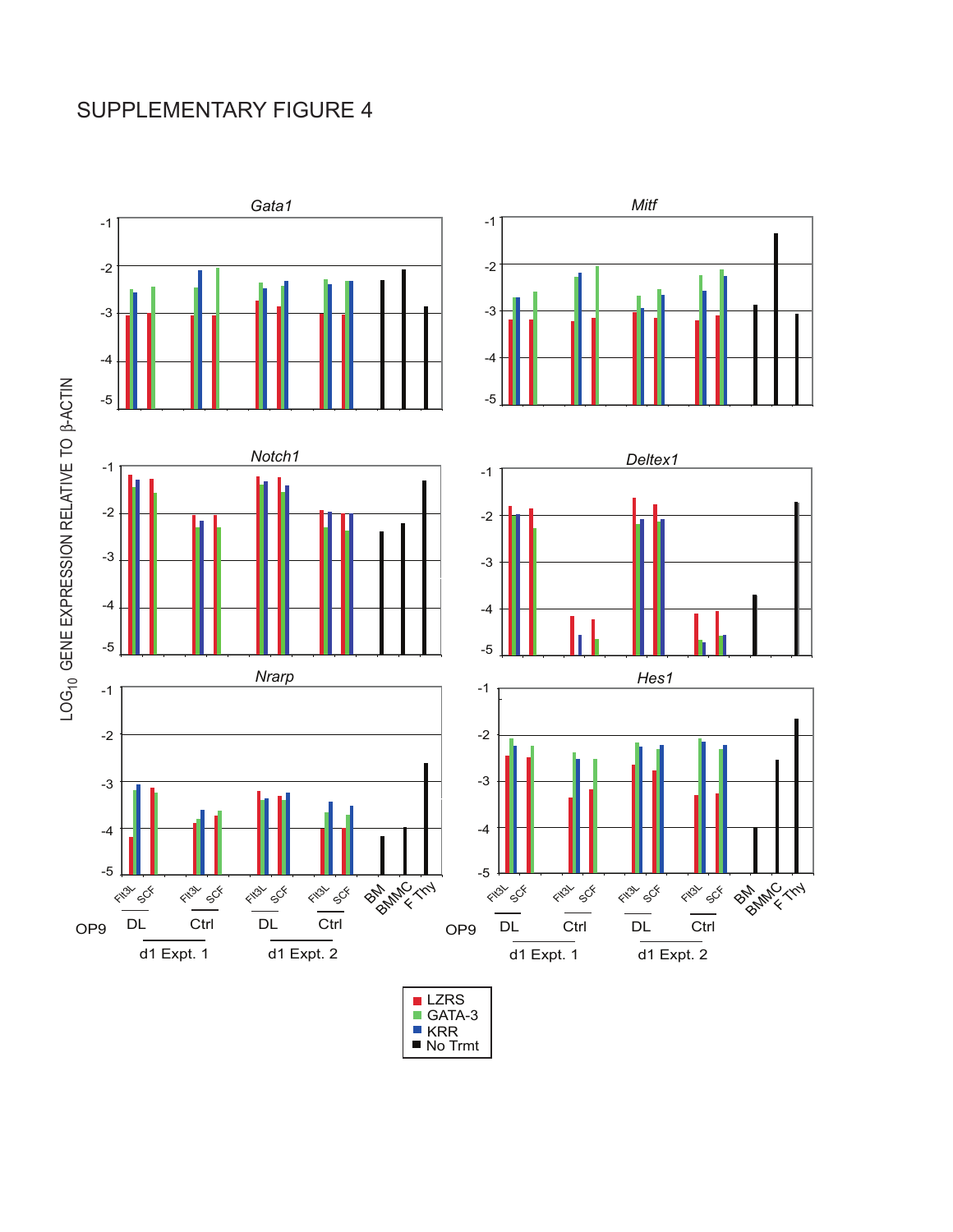## **Additional gene expression effects by GATA-3 during redirection of fetal thymocytes to the mast-cell lineage**

Quantitative real-time RT-PCR analysis on additional genes, using the same samples after 5 days of culture on OP9-control cells, as shown in Fig.4c. The upper panel shows effects on genes canonical for diverse hematopoietic fates in addition to T and mast-cell development. The lower panels show results for genes involved specifically in pro-T cell development. Note that at this time point, the prolonged withdrawal of Notch/Delta signaling has severe adverse effects on certain pro-T cell genes such as *Ptcra* (encoding preTα) and *Rag1*, irrespective of the presence of GATA-3. Expression levels for all genes are presented in units relative to β-actin, calculated by the  $\Delta C_T$  method. Data shown are the average of two independent experiments with error bars indicating one standard deviation. Results emphasize the good match between BMMC (black bars) and GATA-3-transduced fetal thymocytes capable of generating mast cells (samples within gray boxes) in gene expression profiles, while disfavoring alternative possibilities that the c-Kit<sup>++</sup> cells might be of erythromegakaryocytic,  $C/EBP\alpha^+$  granulocyte, or natural killer lineages.

\* Expression of hemoglobin β (Hbb-b1) measured in the fetal liver control was beyond the scale shown ( $\sim$ 15 units relative to β-actin). Expression in the crude fetal thymus sample (not shown) was also high, presumably due to blood contamination, while the level measured in purified DN3 pro-T cells in this assay was 0.02 relative to β-actin (not shown). By comparison, these results emphasize the lack of globin expression in the mast cells and in the GATA-3 transduced fetal thymocytes.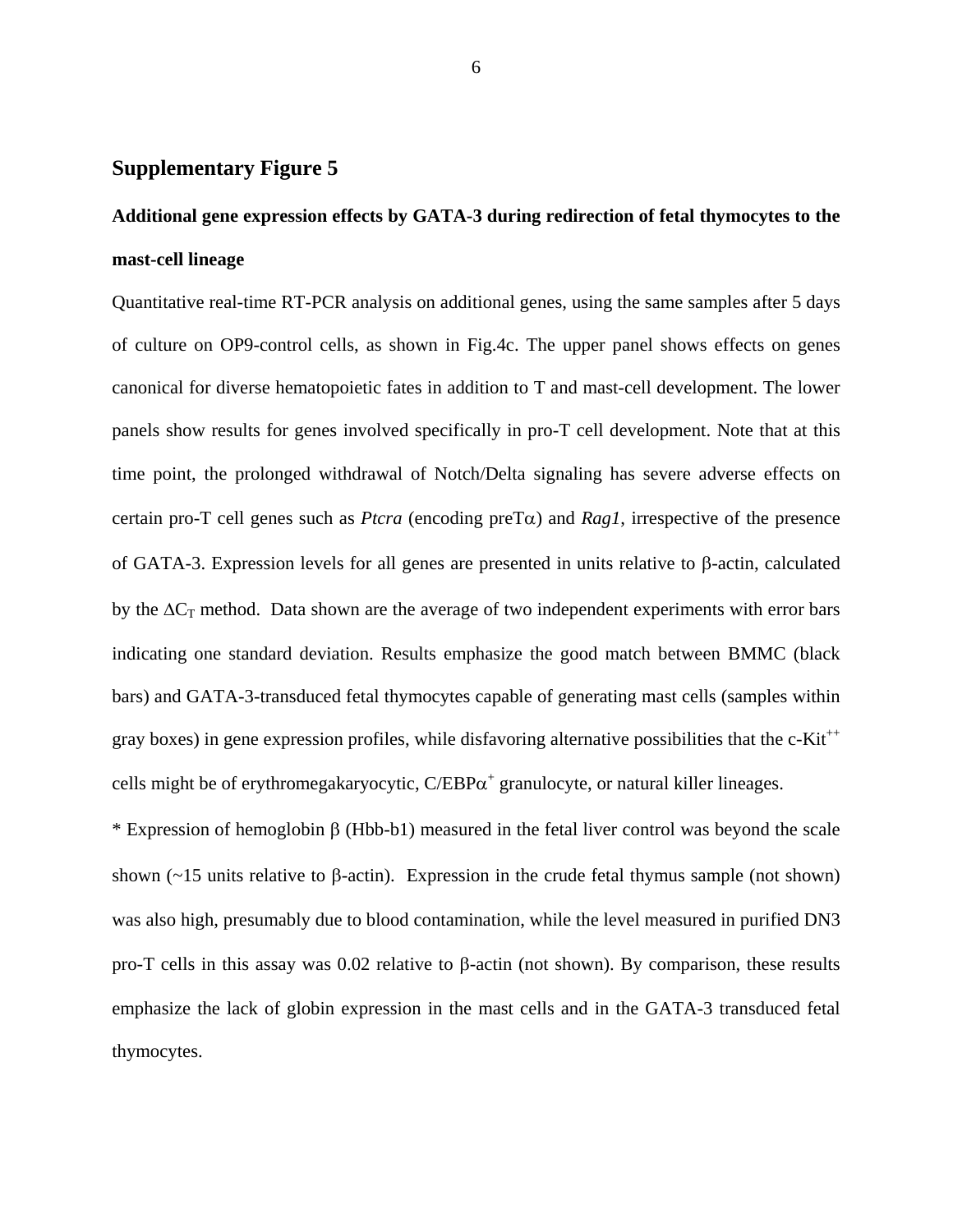Q-PCR ANALYSIS OF CELLS SORTED AFTER 5 DAYS IN OP9-CONTROL OR LONG-TERM CULTURE